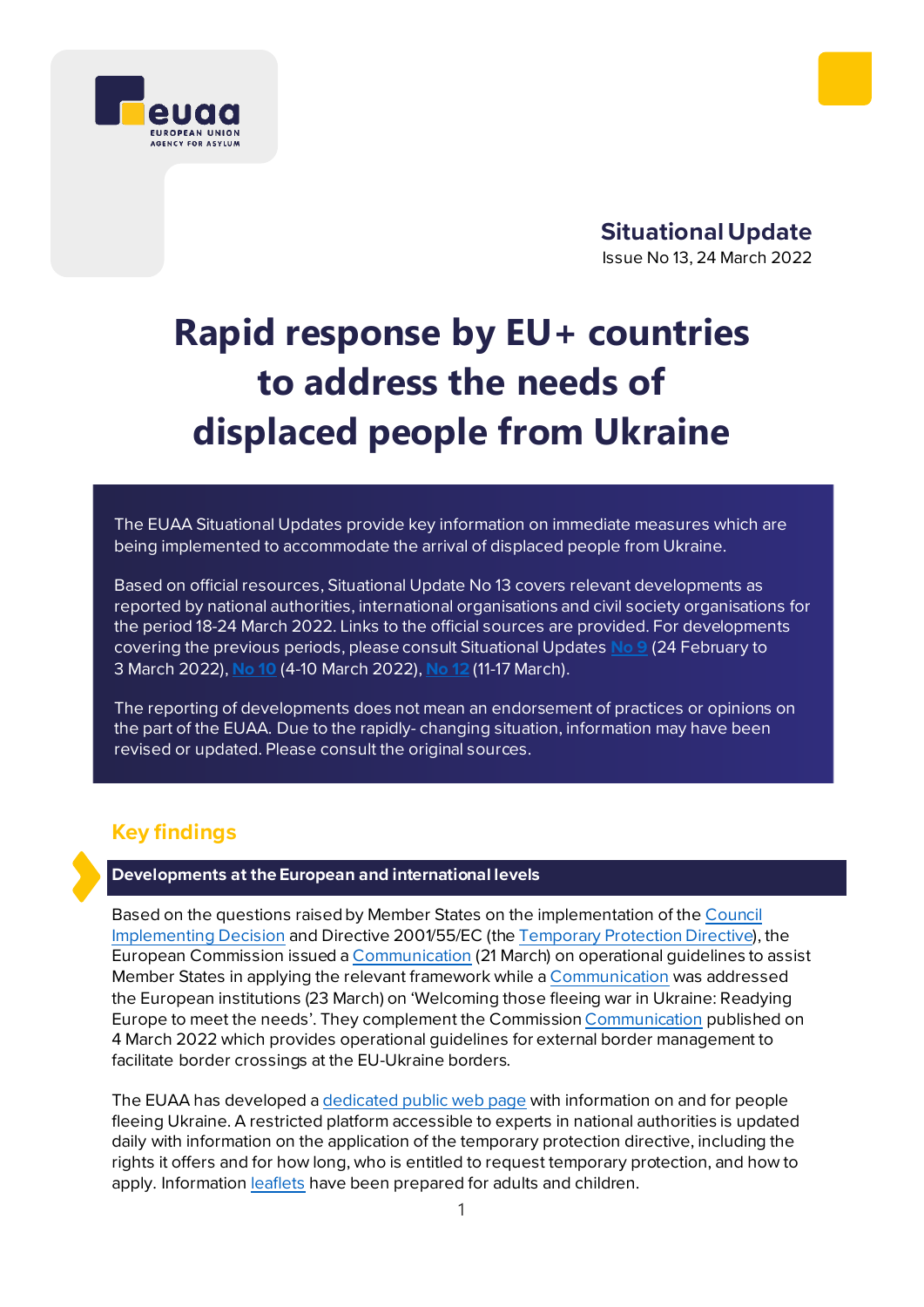| about temporary protection                                                                                                                                                                                                                                                                                                                                                                                                                                                                                                                                                                                                                                                                                                                                                                                                                                                              | What you need to know<br>about temporary protection                                                                                                                                                                                                                                                                                                                                                                                                                        |
|-----------------------------------------------------------------------------------------------------------------------------------------------------------------------------------------------------------------------------------------------------------------------------------------------------------------------------------------------------------------------------------------------------------------------------------------------------------------------------------------------------------------------------------------------------------------------------------------------------------------------------------------------------------------------------------------------------------------------------------------------------------------------------------------------------------------------------------------------------------------------------------------|----------------------------------------------------------------------------------------------------------------------------------------------------------------------------------------------------------------------------------------------------------------------------------------------------------------------------------------------------------------------------------------------------------------------------------------------------------------------------|
| <b>My Rights</b><br>Temparary protection offers immediate and effective protection to people fixeing<br>Ukraise. This gives you certain rights, including:<br>residency dates<br>access to labour market to engage in employed or self-employed activities<br>suitable accommodation                                                                                                                                                                                                                                                                                                                                                                                                                                                                                                                                                                                                    | This information is<br>If you are without your garents, an<br>adult learnetimes called exactlan or<br>for you if<br>representativel will help you with<br>you are under the age of 18<br>your needs, including the procedure.<br>you are Ukrainian or lived in<br>You can always reach out to this<br>Ukraine, and left because of the<br>person or other officials if you are<br>war on or after 24 February<br>scared or need help.<br>3/122<br>you arrived:<br>Remember |
| social welfare and means of subsistance if needed<br>medical cars                                                                                                                                                                                                                                                                                                                                                                                                                                                                                                                                                                                                                                                                                                                                                                                                                       | · on your own<br>. with someone other than<br>. If you do not understand<br>your parents<br>something, you can always<br>ask.                                                                                                                                                                                                                                                                                                                                              |
| medical or other assistance in case you have special needs:<br>access to education for children under 18<br>sight to family regulfication with core family members lask the authorities for details!<br>You can enjoy these rights in one of the following countries: Austria, Belgium,<br>Bulgaria, Croatia, Cyprus, Czech Republic, Estonia, Finland, France, Germany,<br>Greece, Hungary, Ireland, Italy, Lotvia, Lithuania, Luxembourg, Maita.<br>Netherlands, Poland, Portugal, Romania, Slovakia, Slovania, Sqain, Sweden,<br>You can also again for aprium determational organizioni at any time.<br>How long does temporary protection last?<br>It lasts until 4 March 2022 and can be renewed subproducely for another year thr.<br>periods of six months), meaning until 4 March 2024. This period may be extended<br>for another year depending on the situation in Liunion. | What temporary<br>. All information you share with<br>the authorities will be kept<br>protection means for you<br>sale.<br>You can stay in the EU until it is<br>safe to no back.<br>You can get help to contact and<br>reunite with your family, when<br>sale for you.<br>You can have food, clothes, a<br>safe place to stay and other<br>things you rear need.<br>You can go to school<br><b>You can go to the doctor</b>                                               |
| to street would not a deal<br>and said and sound an ed homes on the                                                                                                                                                                                                                                                                                                                                                                                                                                                                                                                                                                                                                                                                                                                                                                                                                     |                                                                                                                                                                                                                                                                                                                                                                                                                                                                            |

*EUAA information leaflets on temporary protection*

Due to the mass influx of displaced persons and the increased risks in crowded settings like collective accommodation, the ECDC issuedon 18 March [Guidance for the prevention and](https://www.ecdc.europa.eu/en/publications-data/guidance-prevention-control-covid-19-temporary-reception-centres-people-fleeing-ukraine)  [control of COVID-19 in temporary reception centres in the context of the large numbers of](https://www.ecdc.europa.eu/en/publications-data/guidance-prevention-control-covid-19-temporary-reception-centres-people-fleeing-ukraine)  [people fleeing Ukraine.](https://www.ecdc.europa.eu/en/publications-data/guidance-prevention-control-covid-19-temporary-reception-centres-people-fleeing-ukraine)

EU Member States with the support of UNHCR and the IOM have started [transfers](https://www.unhcr.org/news/press/2022/3/6239dd294/iom-unhcr-welcome-first-flights-refugees-moldova-eu-member-states.html) of displaced persons who fled Ukraine into the territory of Moldova. In this context, UNHCR is providing information and identifying vulnerable persons from Ukraine currently in Moldova, while the IOM is managing pre-departure orientation, pre-embarkation briefings, distribution of personal protective equipment (PPEs), baggage handling, land transfers and airport assistance. In this context[, leaflets](https://help.unhcr.org/moldova/eu-air-transfers/#_ga=2.117557007.784337320.1648041357-3672362.1647450367) on free transportation by plane directly from Moldova to selected EU+ countries have been shared by UNHCR. Austria volunteered to start with a pilot project within the framework of the Solidarity Platform and pledged to admit 2,000 refugees with specific protection needs.

[UNHCR](https://www.unhcr.org/news/briefing/2022/3/623453f14/unhcr-warns-rising-needs-ukraine-neighbouring-countries-calls-cessation.html) warned of rising needs in Ukraine and neighbouring countries and continue[d Flash](https://data2.unhcr.org/en/documents/details/91448)  [Updates](https://data2.unhcr.org/en/documents/details/91448) on the situation and its operational response in Ukraine and border countries. UNHCR and UNICEF will roll out 26 [Blue Dots](https://gdc.unicef.org/resource/unicef-blue-dots-providing-critical-support-refugees-ukraine) in 6 countries (Czechia, Hungary, Moldova, Poland, Romania and Slovakia) which provide a minimum set of protection services for children, families and others with specific needs, such as rest area, food, hygiene supplies, mental health and psychosocial support, basic legal counselling, early education kits (with toys, puzzles and games to keep young children engaged), referrals to local services and other information.

The Council of Europe bodies have raised concerns and actions needed on various topics. In this regard, the Group of Experts on Action against Trafficking in Human Beings [\(GRETA](https://www.coe.int/en/web/anti-human-trafficking/news/-/asset_publisher/fX6ZWufj34JY/content/greta-statement-states-must-urgently-protect-refugees-fleeing-ukraine?inheritRedirect=false&redirect=https%3A%2F%2Fwww.coe.int%2Fen%2Fweb%2Fanti-human-trafficking%2Fnews%3Fp_p_id%3D101_INSTANCE_fX6ZWufj34JY%26p_p_lifecycle%3D0%26p_p_state%3Dnormal%26p_p_mode%3Dview%26p_p_col_id%3Dcolumn-4%26p_p_col_count%3D1)) has warned of the dangers of people fleeing the armed conflict in Ukraine falling victim to human trafficking and exploitation, amid the fast-growing refugee flow in Europe. During its 36<sup>th</sup> plenary meeting, the Lanzarote Committee solemnly issued [a Statement on protecting](https://rm.coe.int/statement-on-protecting-children-from-sexual-exploitation-and-sexual-a/1680a5dae7)  [children from sexual exploitation and sexual abuse resulting from the military aggression of](https://rm.coe.int/statement-on-protecting-children-from-sexual-exploitation-and-sexual-a/1680a5dae7)  [the Russian Federation against Ukraine](https://rm.coe.int/statement-on-protecting-children-from-sexual-exploitation-and-sexual-a/1680a5dae7), while the Steering Committee for Education [\(CDEDU](https://www.coe.int/en/web/education/-/steering-committee-for-education-cdedu-statement-on-the-educational-consequences-of-the-russian-federation-s-aggression-against-ukraine)) called on Council of Europe members and observer states to provide support to the Ukrainian people and all displaced and refugee persons by this conflict without discrimination, and to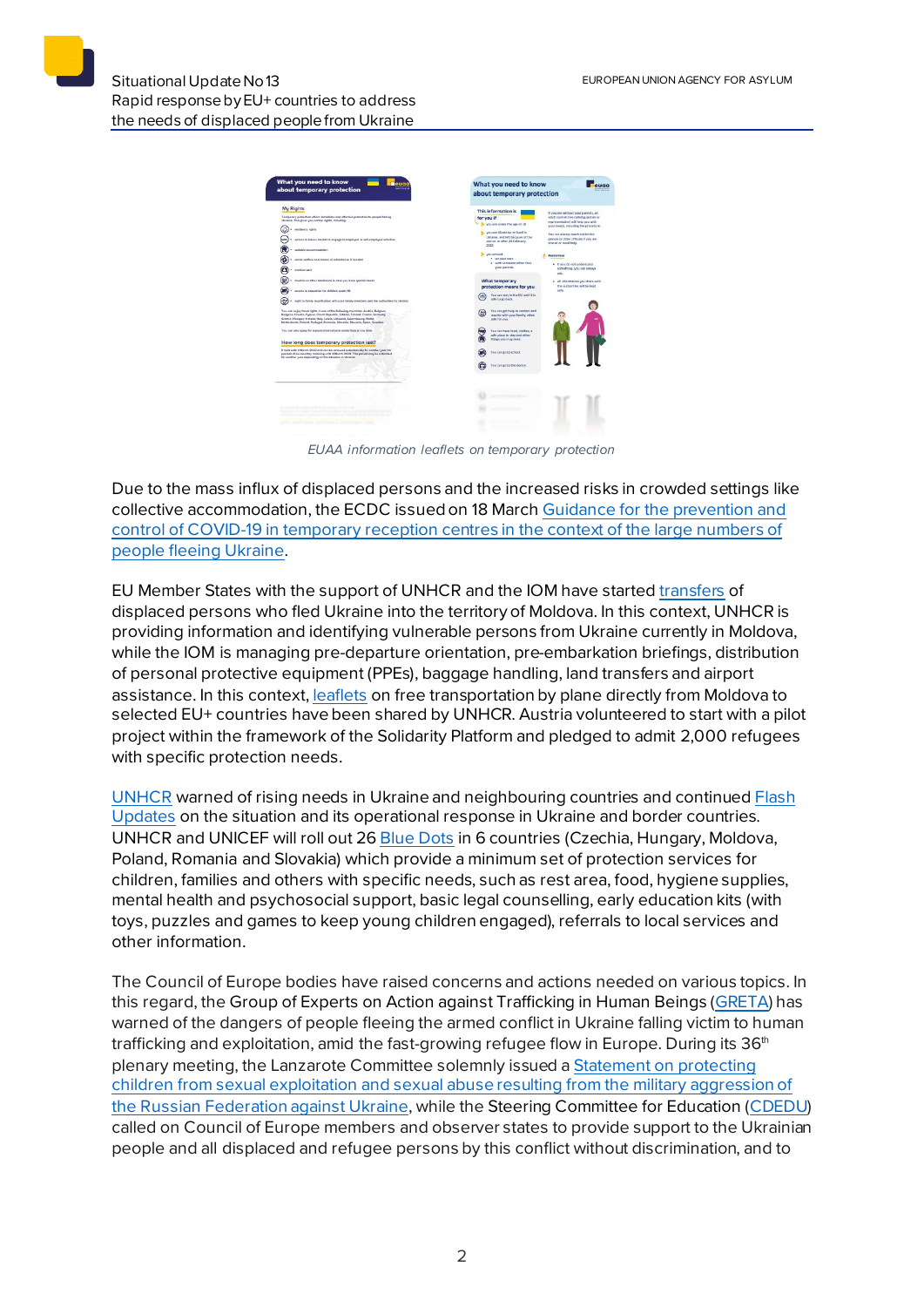enable those enrolled in school and higher education to have access to education, training and higher education.

#### **Activation of temporary protection at the national level**

The Temporary Protection Directive applies in all EU Member States, except Denmark and non-Schengen states (Iceland, Liechtenstein, Norway and Switzerland). The countries which are not bound by the directive may apply similar national provisions. Following the Council decision of 4 March 2022, EU Member States have been enacting legislative measures to enable the activation of temporary protection at the national level and ensure immediate support to Ukrainian civilians.

The legislative procedures are still ongoing in the <u>Netherlands</u> and Italy,<sup>[1](#page-2-0)</sup> where registration is already available awaiting the approval of the decree.

While not bound by the EU temporary protection framework[, Denmark](https://uim.dk/nyhedsarkiv/2022/marts/et-bredt-folketingsflertal-vedtager-lov-for-fordrevne-ukrainere/)[, Iceland,](https://www.stjornarradid.is/efst-a-baugi/frettir/stok-frett/2022/03/04/Domsmalaradherra-heimilar-timabundna-vernd-vegna-fjoldaflotta/) [Norway](https://www.regjeringen.no/en/aktuelt/temporary-collective-protection-for-ukrainian-refugees/id2903930/) and [Switzerland](https://www.sem.admin.ch/dam/sem/de/data/asyl/faktenblatt-schutzstatus-s.pdf) have introduced similar provisions.

#### **Information provision and counselling**

Ω

Information provision has been fundamental for displaced people to understand their rights, practicalities and procedures to be followed. Border and neighbouring countries provide information directly at border crossings or main points of arrival, such as train and airport stations, while the majority of EU+ countries have launched new phone lines and websites, including dedicated areas for questions and answers (*see [Situational Updates No 9](https://euaa.europa.eu/sites/default/files/publications/2022-03/2022_situational_update_9_Ukraine_EN_1.pdf)*, *[10](https://euaa.europa.eu/publications/rapid-response-eu-countries-address-needs-displaced-people-ukraine-0) and [12](https://euaa.europa.eu/publications/rapid-response-eu-countries-address-needs-displaced-people-ukraine-1)*). As of 17 March

2022, additional initiatives have been implemented.

The Office for Asylum in Spain shared new information material on temporary protection, including procedural aspects, rights and obligations, and access to reception.

The Croatian Ministry of the Interior launched a website for displaced persons from Ukraine, called ["Croatia for Ukraine](https://hrvatskazaukrajinu.gov.hr/)". The website contains information on the asylum procedure, legislation, reception and services that are available for Ukrainian citizens. The website also provides statistical information about Ukrainians arriving in Croatia. Displaced people from Ukraine can directly contact authorities through a



<span id="page-2-0"></span><sup>&</sup>lt;sup>1</sup> The Decree of the President of the Council of Ministers [\(DPCM](https://integrazionemigranti.gov.it/it-it/Ricerca-news/Dettaglio-news/id/2373/Protezione-temporanea-emergenza-Ucraina-domande-in-Questura)) will regulate in detail temporary protection and other extraordinary reception measures, following the EU Council Decision.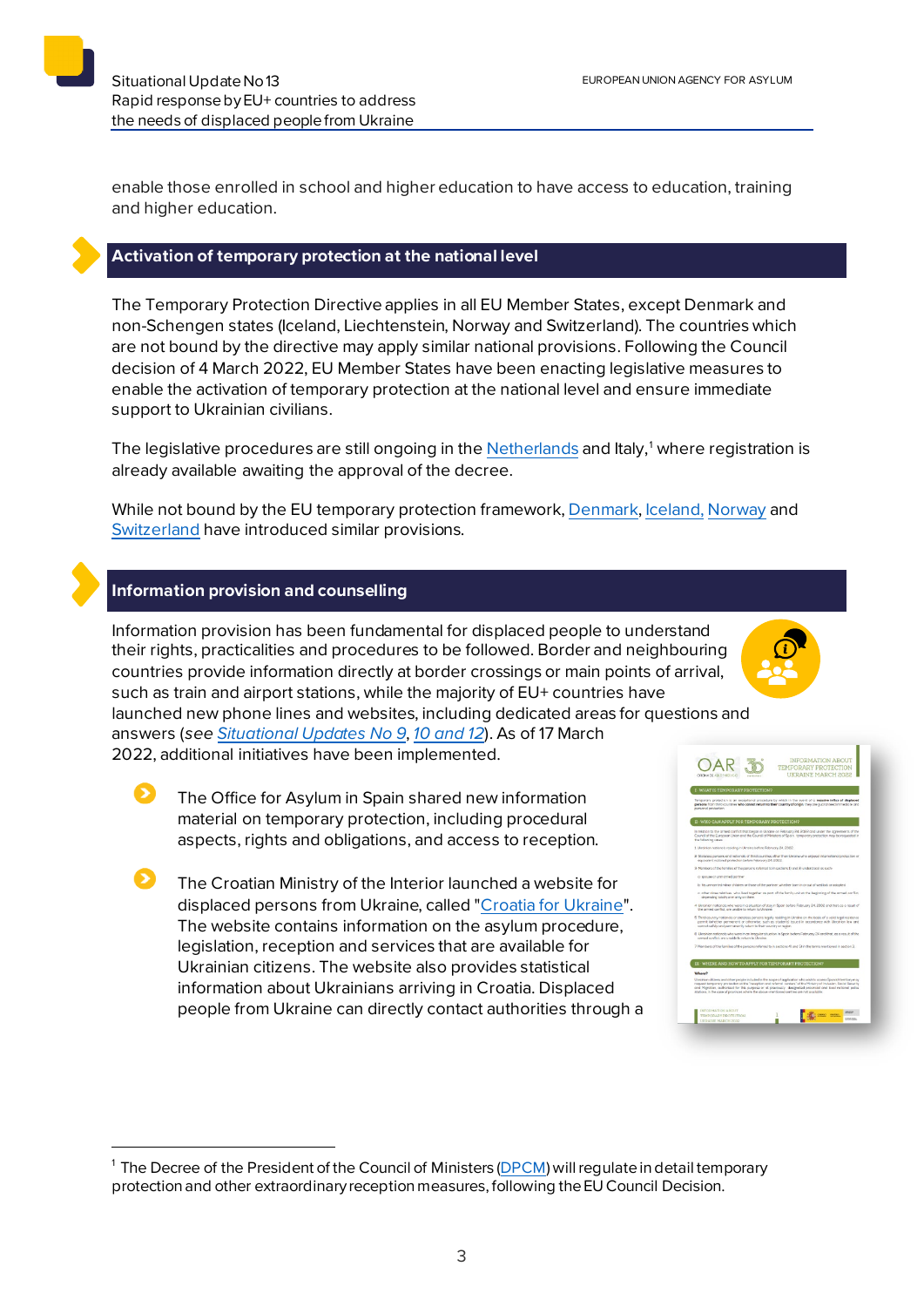Я

 $\mathbf{\Omega}$ 

dedicated, free phone line and an email address which are available on the website. In addition, the Ministry developed a [leaflet](https://hrvatskazaukrajinu.gov.hr/UserDocsImages/dokumenti/HR/Korisne%20informacije%20za%20raseljene%20osobe%20iz%20Ukrajine.pdf) with QR codes to address specific information needs of Ukrainians and a [leaflet](https://hrvatskazaukrajinu.gov.hr/UserDocsImages/dokumenti/HR/MUP%20-%20Letak%20Ukrajina%20vazni%20brojevi.pdf) with important numbers and websites. Leaflets with basic information are also shared by border police upon arrival at the borders.

[Bulgarian authorities](https://ukraine.gov.bg/2022/03/20/how-where-what-about-the-first-steps-of-fleeing-the-war-in-ukraine/) shared updated information on the first steps upon arrival to the territory and the temporary protection framework.

| <b>UKRAJINU</b>                                                                                                                                                                                                                                                                                                                                                                                                                                                                                                                                                                                                                                        |  |
|--------------------------------------------------------------------------------------------------------------------------------------------------------------------------------------------------------------------------------------------------------------------------------------------------------------------------------------------------------------------------------------------------------------------------------------------------------------------------------------------------------------------------------------------------------------------------------------------------------------------------------------------------------|--|
| <b>KORISNE INFORMACUE</b><br>ZA RASELJENE OSOBE IZ UKRAJINE                                                                                                                                                                                                                                                                                                                                                                                                                                                                                                                                                                                            |  |
| Notezhie se u Regulalici in rustekal. Ziamici Europeke Unile, Hrusteka il Ukraina kroz profilozt niveulu gadržavalući i<br>mütelisli olan tesu drastasilen dila Ukaline datın doli. U Hayekol orazale 3a'dın 2003-tözülme<br>Ukraine te in 2008 appline opnovana Ukrainska paodinia RM. Takođor je velik broj Mrvata živio i radio u Ukraini.<br>no rataket as zlog ratnog stanja bili primorani vrstiti se u Mrvatsku.                                                                                                                                                                                                                                |  |
| <b>November of Glimatical</b>                                                                                                                                                                                                                                                                                                                                                                                                                                                                                                                                                                                                                          |  |
| hrvatskapaskraj na gov/e                                                                                                                                                                                                                                                                                                                                                                                                                                                                                                                                                                                                                               |  |
| Ous stranics sadrill our learlone informed in as primot<br>Librinianovic conditorio controlo Libralian, ed.).<br>informaciona suo tosi (elle acmedi casetonomi<br>dampersiling Ukraine.                                                                                                                                                                                                                                                                                                                                                                                                                                                                |  |
|                                                                                                                                                                                                                                                                                                                                                                                                                                                                                                                                                                                                                                                        |  |
|                                                                                                                                                                                                                                                                                                                                                                                                                                                                                                                                                                                                                                                        |  |
| lako je za državbane Ukraine potrebna biometrijska putovnica ili nebiometrijska putovnica i hrvatska vica za<br>ulatek i borausku RK, u transpozi stuadil za neeljene osobe iz Ulateline to nije potrebno.<br>NEMAM ORGANIZIRAN YLASTITI SMJESTAJ<br>Ukoliko nemete grandziran vientiti emielitei, po dolarku na aranični grijeka dobit dete informacije o smještoju<br>u saldāve arhustom smirītaju. Retauti u arhustnim smirītojima ir izotietojas i geresītrs, u przelu sa<br>48h. Nakon proteka tog roka, bit čete upućeni u kolektivni smještaj koji će vambi tipomoten.<br>Trenutno su a facultilio Hirvatskoj otvorena tri prihvetna amieštaja: |  |
| <b>VARIZER</b>                                                                                                                                                                                                                                                                                                                                                                                                                                                                                                                                                                                                                                         |  |
| <b>Avenue Manadolphi</b><br>(City Sports Hall Varabile)<br>Send the Cronje Tudmans 1, 42000, Vanddin                                                                                                                                                                                                                                                                                                                                                                                                                                                                                                                                                   |  |
| Tel: +385 47 659 120<br>come                                                                                                                                                                                                                                                                                                                                                                                                                                                                                                                                                                                                                           |  |
| Graddo fanrida dynasa Gruat (Oty Santrukali Gruat)                                                                                                                                                                                                                                                                                                                                                                                                                                                                                                                                                                                                     |  |
| Ulica Miroslava Kraljevića 13. Gospić<br>Tel: +385 98 177 2855, +385 91 3366 661                                                                                                                                                                                                                                                                                                                                                                                                                                                                                                                                                                       |  |
| <b>CHAINS</b><br>Printed to center Jug 2                                                                                                                                                                                                                                                                                                                                                                                                                                                                                                                                                                                                               |  |
| Like Indjefters Smith 67, 11000 Oxford<br>Mole 4305-01112-002                                                                                                                                                                                                                                                                                                                                                                                                                                                                                                                                                                                          |  |

The Ministry of the Interior in Germany created an [overview of all available information and services](https://www.bmi.bund.de/SharedDocs/topthemen/DE/topthema-ukraine/topthema-ukraine-artikel.html) for refugees coming from Ukraine with links to the relevant portals and websites of government agencies and civil society organisations.



In addition, it launched the portal ["Germany 4 Ukraine"](https://www.germany4ukraine.de/) with information for Ukrainians, available in Ukrainian, English, German and Russian. The portal gives information about accommodation, including the Federal Ministry's cooperation with AirBnB, work permits, residency, access to schools and university, and medical care.

In [Latvia,](https://www.iem.gov.lv/lv/jaunums/no-21-marta-rigas-atbalsta-centrs-ukrainas-iedzivotajiem-atradisies-kalku-iela-1-riga) an information point operates in the Congress House as of 21 March 2022 to provide information about the municipality and other services provided to refugees.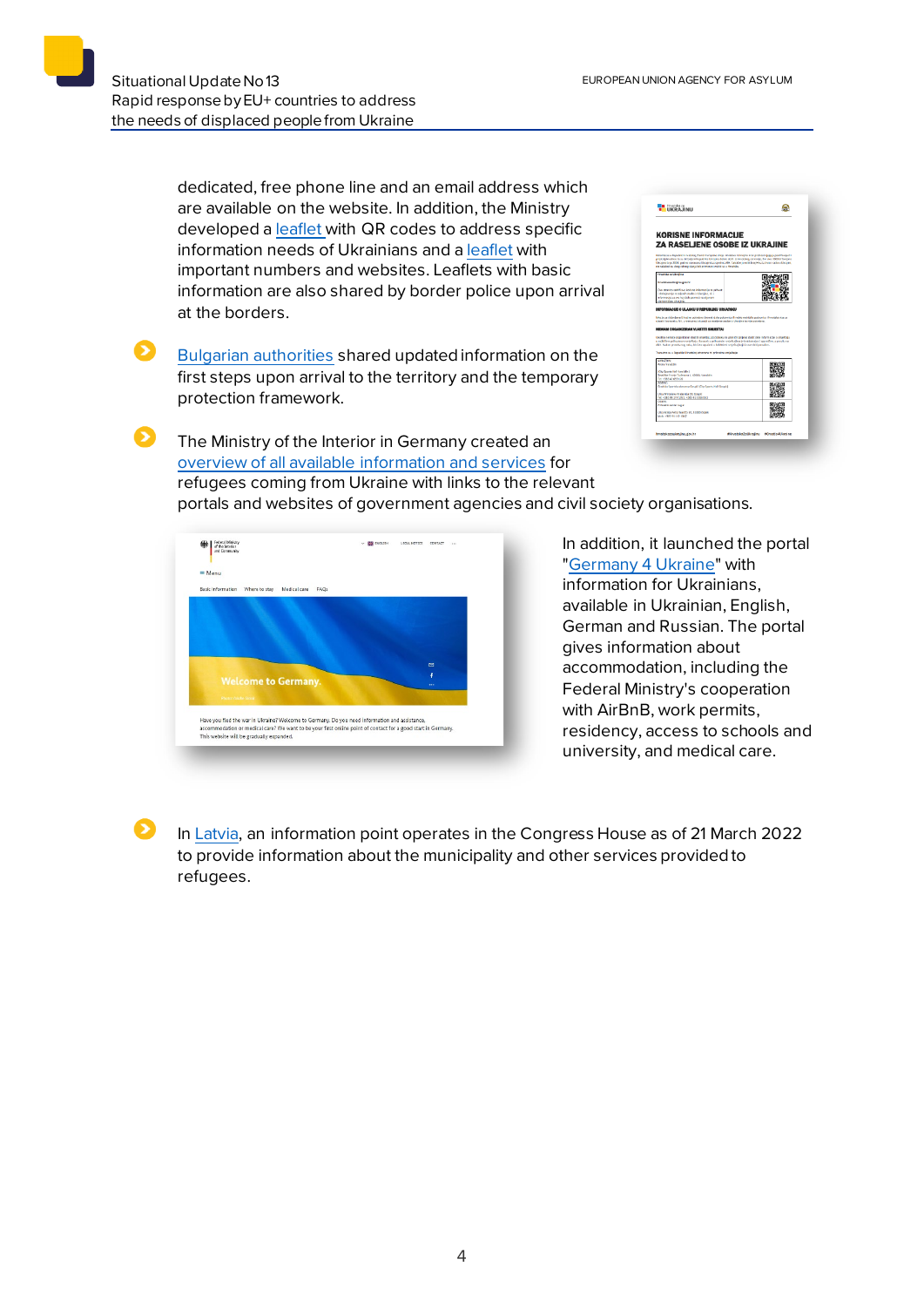## **Registration procedures**

EU+ countries continued their efforts to structure registration procedures for temporary protection and increase processing capacity. To this end, innovative solutions have been developed, for example online systems and mobile applications.

- The [Bulgarian authorities](https://ukraine.gov.bg/2022/03/21/there-are-over-20-operating-registration-points-for-temporary-protection-on-the-territory-of-the-country/) are operating 20 registration points where registration cards are issued for temporary protection. Registration takes place at two border checkpoints and the railway station in Sofia. The [map of new locations](https://ukraine.gov.bg/issuance-of-temporary-protection/#map) is constantly updated online.
- In [Finland,](https://migri.fi/-/ukrainasta-paenneiden-kansainvalisen-suojelun-hakemusten-maara-on-selvassa-kasvussa) the processing time for an application for temporary protection is currently estimated at 2 weeks. Once the decision has been made, the Finnish Immigration Service will order a residence permit card, which will require about 2 weeks to obtain.
- In [Cyprus,](http://www.moi.gov.cy/MOI/moiup/moi.nsf/All/5934D38355815AE6C22588090025458B?OpenDocument) registration of displaced persons from Ukraine is done under a simplified procedure to grant protection. The registration takes place at the local Immigration Department or the Asylum Service premises at Nicosia. Applications for temporary protection can also be submitted online through the website of the Asylum Service [www.moi.gov.cy/asylum.](http://www.moi.gov.cy/asylum) Applicants are expected to receive approval on the permission to remain in the territory within the same day. Approval will be granted by the Ministry of the Interior. Then registration and submission of biometric data will take place at the district offices of the Civil Registry and Migration Department of the Aliens Unit of the Police in order to receive the protection card which is valid up to 1 year. With this protection card, beneficiaries will have access to the labour market, medical care, social allowances and benefits, as well as housing.
- Ω The SEM in Switzerland informed that federal centres for asylum seekers can register more than 1,000 people every day, 7 days a week. To avoid waiting times in the centres, refugees can submit an application on site or electronically and thus obtain an appointment from the SEM. The SEM is also working on an online tool that would allow the form to be completed and submitted directly through a mobile phone.
	- The registration for the Universal Electronic System for Registration of the Population (PESEL) number begun [in Poland](https://www.gov.pl/web/mswia/ruszyl-proces-nadawania-numeru-pesel-uchodzcom-wojennym-z-ukrainy) on 16 March 2022. On average, the local government - commune - provides almost 16,000 numbers in one working day. The first mobile mass registration point for refugees from Ukraine opened in Krakow, while a mass registration point was set up i[n Warsaw](https://www.gov.pl/web/mswia/juz-123-tys-uchodzcow-z-ukrainy-ma-numer-pesel-wojewodowie-otrzymali-dzis-srodki-z-funduszu-pomocy) at the National Stadium with about 100 places for individual registration. This point will be open from 8.00-16.00.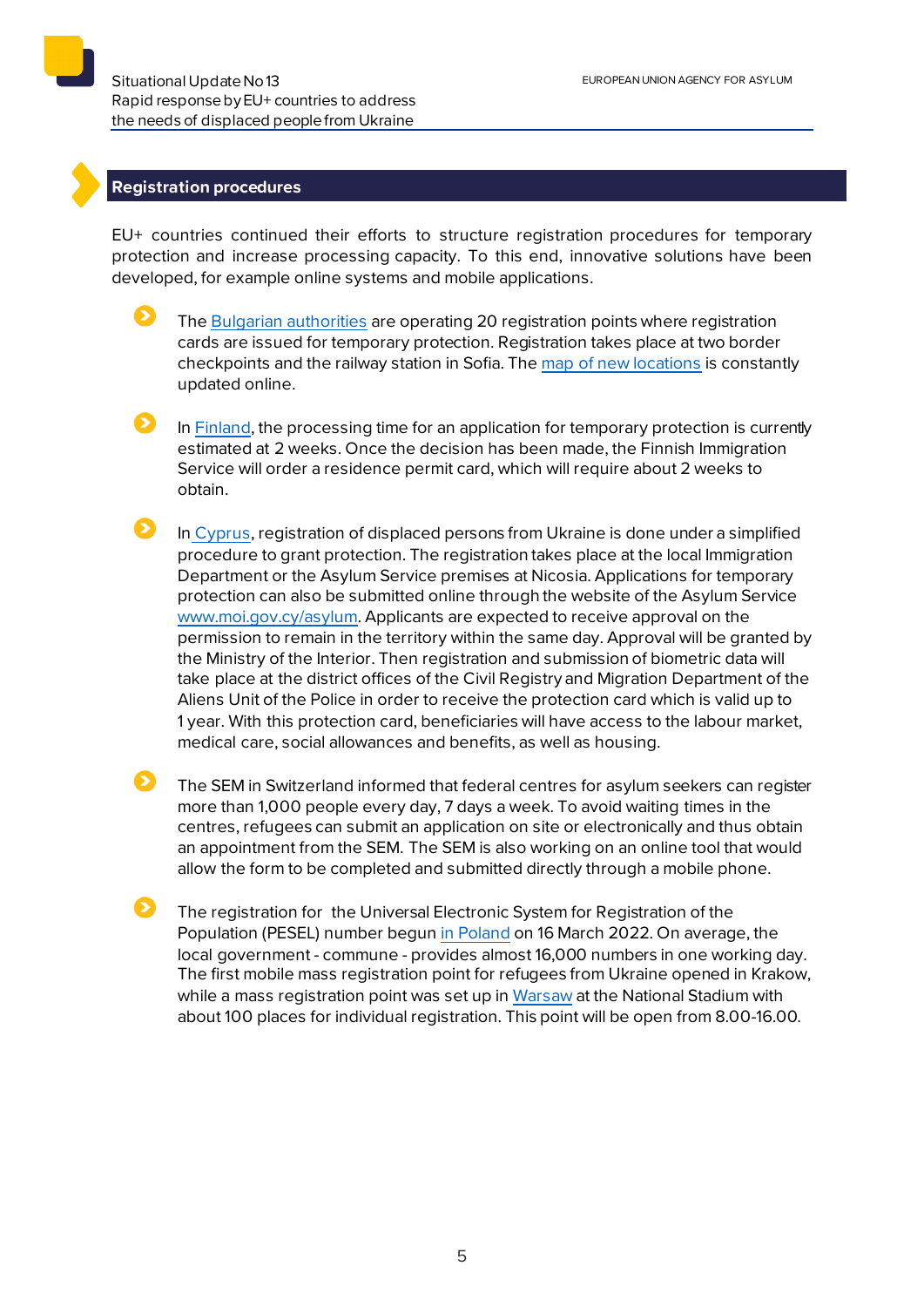Upon registration, a Trusted Account / Trusted Profile is created while the electronic version of the identity document is available through the Obywatel mobile application. Information leaflets on PESEL registration were shared.



#### **One-stop service points**

In an effort to streamline and coordinate first reception and registration services, various countries have initiated one-stop service centres where registration, information provision and referral to accommodation takes place (*see previous Situational Updates*).

Ð Estonia opened [a reception point in Pärnu](https://www.siseministeerium.ee/uudised/riik-avab-sojapogenike-vastuvotupunkti-parnusse) on 18 March 2022, where the following services are offered: information provision, first aid, if necessary, issuance of the Estonian personal identification code and a temporary residence permit. After that, displaced persons from Ukraine will be referred to temporary accommodation all over Estonia. In an effort to readjust its capacities[, the reception centre](https://www.sotsiaalkindlustusamet.ee/et/uudised/rakvere-sojapogenike-vastuvotupunkt-lopetab-too) of Rakvere was closed on 22 March 2022. Given the fact that persons arrive mainly through the Ikla or Valga border checkpoints, initial procedures, including health checks and applications for temporary protection, will take place at the nearest checkpoint in Pärnu or Tartu.

[Spain](https://prensa.inclusion.gob.es/WebPrensaInclusion/noticias/ministro/detalle/4227) opened four new Reception, Care and Referral centres (CREADE) in Madrid, Barcelona, Alicante and Malaga, to provide support to the Ukraine nationals and centralise first support in a single place facilitating their reception. Centres will have three main functions:

- Reception of Ukraine nationals and provision of initial information.
- Support with the procedures to obtain work and residence permits within 24 hours.
- Case-by-case evaluation, including in-depth interview and referral of vulnerable applicants to most suitable places.

On the basis of a new foster care programme, accommodation will be also provided through the granular network of resources throughout the national territory.

[Latvia](https://www.iem.gov.lv/lv/jaunums/no-21-marta-rigas-atbalsta-centrs-ukrainas-iedzivotajiem-atradisies-kalku-iela-1-riga) established the Riga Support Centre on 21 March 2022. The support centre provides both state and municipal services and is open every working day from 9.00 to 18.00. Registration, provision of information and counselling on social benefits, social care services, housing, job opportunities, medical care and education are provided by the competent authorities (e.g. municipal social services, municipal education specialists, State Border Guard, the OCMA, the State Employment Agency, the National Health Service and NGOs). In-kind support is also provided.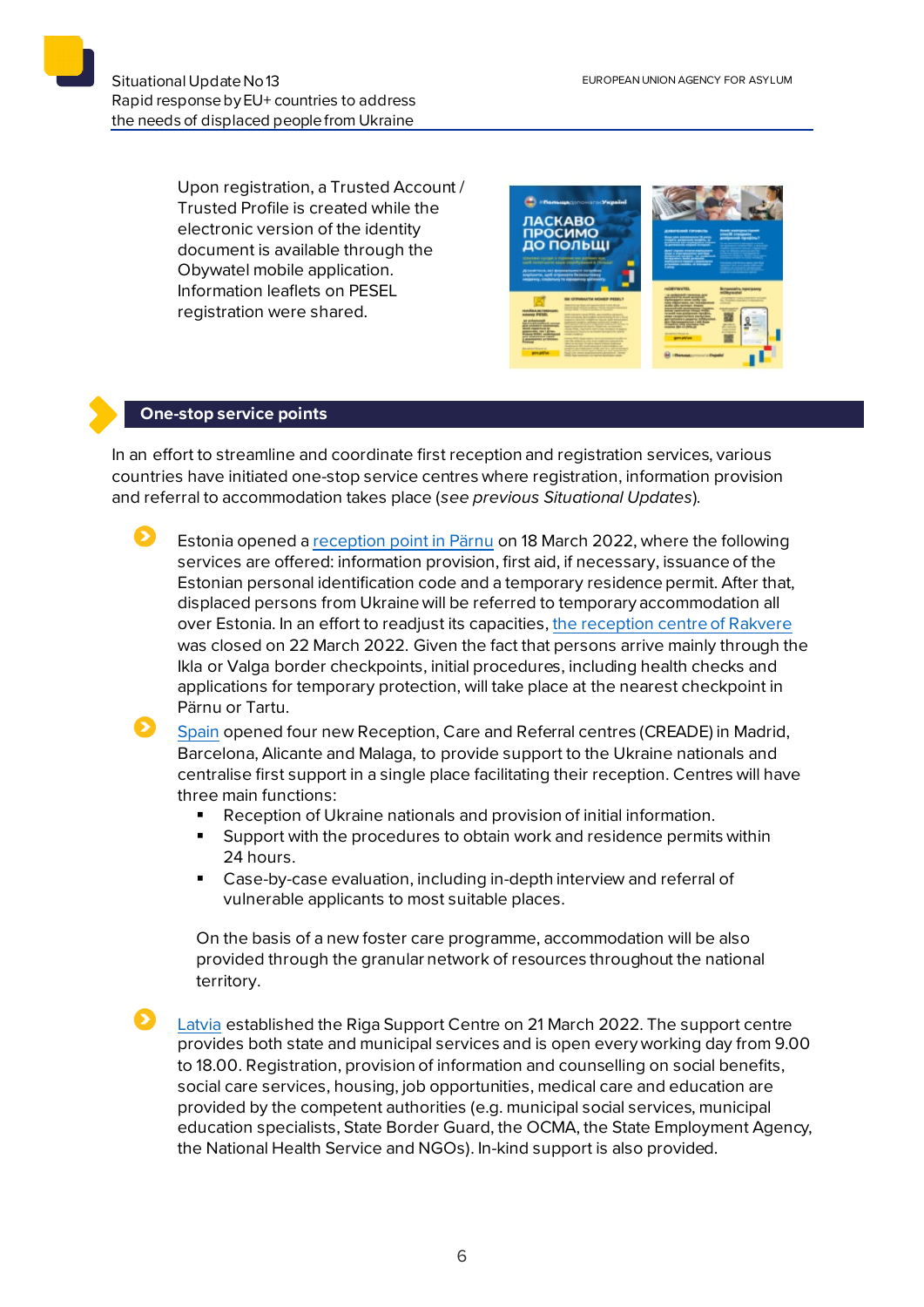[Bulgaria](https://aref.government.bg/bg/node/511) announced that registrations will take place in person at the nearest Regional Directorate of the Ministry of Interior (ODMVR), Sofia Directorate of Interior (SDVR) - for the city of Sofia or in one of the following Registration and Reception Centers (ROC):

- Registration and Reception Centre Sofia
- Registration and reception centre in the village of Banya<br>Registration and reception centre Harmanli
- Registration and reception centre Harmanli

#### **Reception and accommodation**



Ω

Establishing reception points and emergency structures has been critical for border and neighbouring countries facing mass arrivals of displaced people from Ukraine. EU+ countries are enhancing capacity for long-term accommodation[. Austria](https://www.bmi.gv.at/news.aspx?id=7377444259556F4164696B3D), [Bulgaria,](https://ukraine.gov.bg/2022/03/11/information-about-temporary-protection/) [Belgium,](https://www.fedasil.be/fr/actualites/accueil-des-demandeurs-dasile/accueil-de-crise-molenbeek-pour-les-ukrainiens) [Croatia](https://mup.gov.hr/vijesti/u-hrvatsku-stiglo-190-izbjeglica-pripremamo-se-za-masovniji-val/288536) [Czechia,](http://www.suz.cz/informace-pro-nove-prichozi-obcany-ukrajiny/) [Finland](https://migri.fi/en/-/finnish-immigration-service-closely-monitoring-situation-in-ukraine)[, Denmark,](https://us.dk/nyheder/2022/marts/ukraine-faq/) [Estonia](https://www.sotsiaalkindlustusamet.ee/et/uudised/eestisse-joudnud-esimesed-ukraina-sojapogenikud)[, Greece](https://migration.gov.gr/ukraina_ukr/), Ireland, [Italy,](https://www.ansa.it/sito/notizie/mondo/2022/02/27/ucraina-oggi-il-cdm-su-energia-e-aiuti-militari-a-kiev_22f90df1-74c8-4d4f-b245-b74839582e90.html) [Latvia](https://www.rs.gov.lv/lv/informacija-ukrainas-pilsoniem-kuri-izcelo-no-ukrainas-militara-konflikta-del) [Lithuania,](https://vrm.lrv.lt/lt/naujienos/vrm-kaip-vyks-karo-pabegeliu-is-ukrainos-priemimas) Netherlands[, Norway,](https://www.udi.no/nn/aktuelt/ankomster-av-ukrainske-flyktninger-til-norge/) [Poland,](https://www.gov.pl/web/mswia/minister-kaminski-wszystkim-naszym-ukrainskim-braciom-okazemy-solidarnosc-i-wsparcie) [Romania,](https://www.facebook.com/departamenturgente/posts/371184541499380) [Slovakia,](https://www.minv.sk/?tlacove-spravy&sprava=ministerstvo-vnutra-k-aktualnemu-dianiu-na-ukrajine) [Slovenia](https://www.gov.si/novice/2022-03-05-javni-poziv-za-zagotavljanje-nastanitvenih-objektov-za-namen-pomoci-ob-resevanju-krize-v-ukrajini/) and [Sweden](https://www.migrationsverket.se/Om-Migrationsverket/Pressrum/Nyhetsarkiv/Nyhetsarkiv-2022/2022-02-24-Migrationsverket-har-okad-beredskap-efter-utvecklingen-i-Ukraina.html) have already announced such efforts *(see [Situational Updates No 9](https://euaa.europa.eu/sites/default/files/publications/2022-03/2022_situational_update_9_Ukraine_EN_1.pdf) an[d No](https://euaa.europa.eu/publications/rapid-response-eu-countries-address-needs-displaced-people-ukraine-0) 10).* Additional initiatives were implemented in the period under review, while efforts were made to adapt the relevant processes in order the meet the continuously changing needs.

- In Norway, the [UDI](https://www.udi.no/aktuelt/nye-avtaler-om-akuttinnkvartering/) entered into agreements on emergency accommodation with several providers across the country due to the uncertainty of the flows of displaced persons. Competitions will also be launched on additional emergency accommodation places, as well as ordinary reception and reception for unaccompanied minors.
- [Slovakia](https://www.minv.sk/?tlacove-spravy&sprava=v-pondelok-21-marca-zacne-v-nitre-fungovat-velkokapacitne-centrum-pre-cudzincov-ziadajucich-o-docasne-utocisko) opened the third large-capacity centre for persons seeking temporary protection in Nitra on 21 March 2022. The centre will be open 24 hours a day.
- In [Czechia,](https://www.mvcr.cz/clanek/na-pravou-miru-kompenzace-statu-za-ubytovani-ukrajincu-vyplati-stat-krajum-ne-soukromnikum.aspx) the Ministry of the Interior clarified that state compensation for housing Ukrainians will not be paid to private owners but to regional authorities. According to the decision, regional authorities will then be responsible for choosing the facilities, contracting the services, and making the payments to private owners.
	- In Italy, [the Council of Ministries](https://www.governo.it/it/articolo/comunicato-stampa-del-consiglio-dei-ministri-n-68/19432) approved a Law Decree on the reception measures for Ukrainians refugees in an effort to enhance synergies with local authorities and the private sector.
- In [Cyprus,](http://www.moi.gov.cy/MOI/moiup/moi.nsf/All/5934D38355815AE6C22588090025458B?OpenDocument) the Ministry of Tourism made approximately 3,000 rooms available for the accommodation of displaced persons.

#### **Combatting trafficking**

The Ministry of the Interior in Slovakia in early March 2022 warned about the risk of trafficking in human beings and published information leaflets in Slovak and Ukrainian *(se[e Situational](https://euaa.europa.eu/sites/default/files/publications/2022-03/2022_situational_update_9_Ukraine_EN_1.pdf)*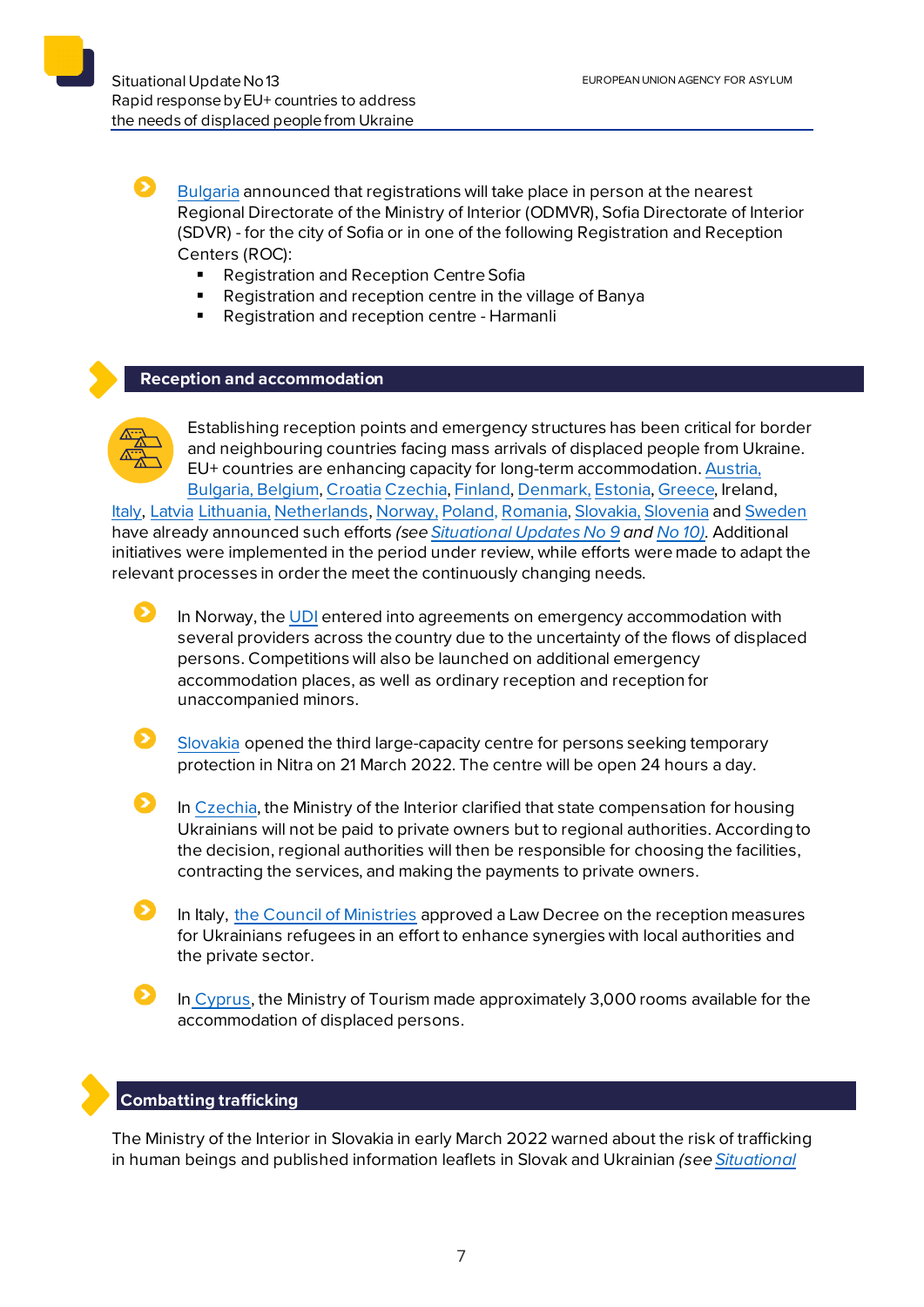*[Update No 9\)](https://euaa.europa.eu/sites/default/files/publications/2022-03/2022_situational_update_9_Ukraine_EN_1.pdf).* Similar initiatives were introduced by [Bulgaria](https://ukraine.gov.bg/2022/03/15/human-trafficking-important-information-for-ukrainian-citizens-seeking-protection-in-bulgaria/) and [Iceland](https://www.stjornarradid.is/efst-a-baugi/frettir/stok-frett/2022/03/15/Thekkir-thu-visbendingar-um-mansal/) (*se[e Situational](https://euaa.europa.eu/publications/rapid-response-eu-countries-address-needs-displaced-people-ukraine-1)  [Update No 12\)](https://euaa.europa.eu/publications/rapid-response-eu-countries-address-needs-displaced-people-ukraine-1).*

In [Portugal,](https://www.portugal.gov.pt/pt/gc22/comunicacao/noticia?i=projeto-para-prevenir-e-monitorizar-as-vitimas-de-exploracao-sexual-foi-hoje-apresentado) an information guide to raise awareness about trafficking in human beings is in production to be distributed to displaced persons from Ukraine at arrival.

In [Switzerland,](https://www.sem.admin.ch/sem/fr/home/sem/medien/mm.msg-id-87644.html) media raised concerns about the exploitation of people hosted by private individuals. To reduce this risk, the SEM gives refugees, upon registration, a leaflet containing useful information and addresses on the subject. The CDAS published on the website www.aide-aux-victimes.ch, which it manages jointly with the Confederation, information in Ukrainian and Russian, as well as the contact details of all the shelters and counselling centres for assistance to victims in Switzerland.

## **Social assistance, medical care and integration support**

As registration of displaced persons continued, EU+ countries began to attach more weight on the provision of rights and integration support, for example access to labour, health care, education and social assistance.



[Czechia](https://www.mvcr.cz/clanek/ministerstvo-vnitra-rozsiri-podporu-adaptacnich-aktivit-ukrajinskych-uprchliku-primo-v-regionech.aspx) decided to expand support for integration activities for Ukrainians in different regions by increasing capacity and funding for the centres which support the integration of foreigners. The Minister of the Interior highlighted the importance of cities, municipalities and the non-profit sector in activities relevant to the orientation of beneficiaries in practical areas, such as education, employment and the health care system.

Ø. The [German Federal Ministry of Health](https://www.bundesgesundheitsministerium.de/medizinische-versorgung-der-menschen-aus-ukraine.html) shared information that all displaced persons from Ukraine have access to health care, including COVID-19 vaccinations and testing.

 $\mathbf{\Sigma}$ In [Slovakia,](https://www.minv.sk/?tlacove-spravy&sprava=dlhodobu-integraciu-utecencov-bude-riesit-nova-pracovna-skupina) following a meeting of the Central Crisis Staff working group, the Minister of the Interior announced that a new working group will address specifically the longterm integration of refugees. Furthermore, the Ministry of Transport announced that they will select specific railway stations where they will further coordinate with municipalities the transfer of refugees to their final accommodation facility.

 $\bullet$ The Finnish authorities published guidelines on the status, rights and benefits of those who have fled Ukraine. The guidelines are primarily intended to help the authorities. Th[e memorandum](https://api.hankeikkuna.fi/asiakirjat/d4aba30b-627d-4cf4-a2ab-9ecdb678b12c/1995e067-57ec-447e-906f-5d8be5e940f6/MUISTIO_20220317124324.pdf) will be updated as more detailed guidance is completed in cooperation among different authorities. The discussion on the needs of the guidelines will continue in the coordination group set up by the Ministry of the Interior. The participating authorities will provide information on updates and additional guidance to their stakeholders. Also, the Ministry of the Interior published [Instructions for municipalities on the reception of those who have fled Ukraine](https://intermin.fi/ukraina/ohjeita-kunnille).